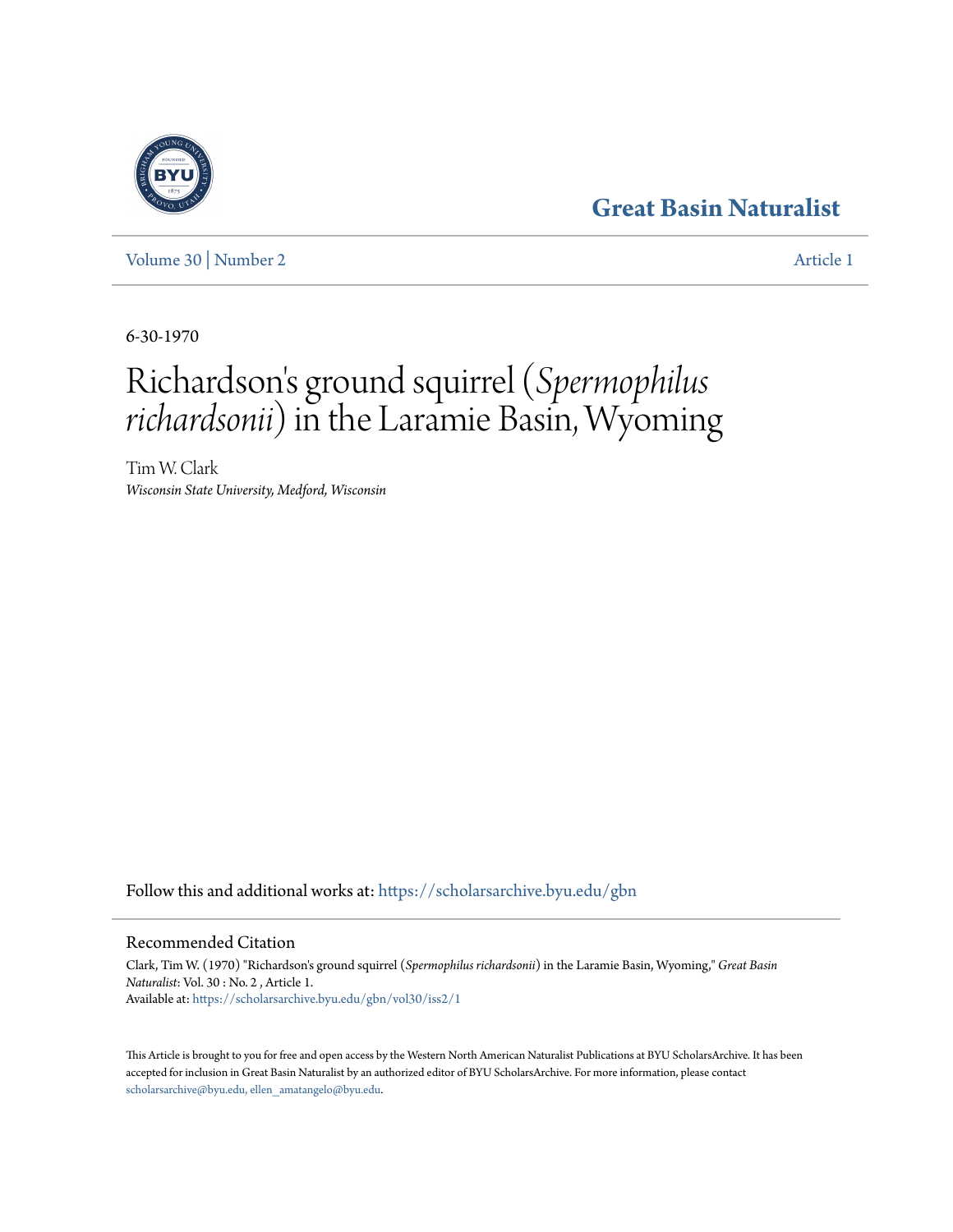# The Great Basin Naturalist

PUBLISHED AT PROVO. UTAH BY Brigham Young University

 $V$ OLUME  $XXX$  June 30, 1970  $N_0$ . 2

# RICHARDSON'S GROUND SQUIRREL (SPERMOPHILUS RICHARDSONIl) IN THE LARAMIE BASIN, WYOMING

## Tim W. Clark'

#### **ABSTRACT**

Richardson's ground squirrel was studied in Laramie Basin, Wyoming (elev. 7,200 ft) from August 1966 to March 1969. Squirrels were active above ground from early March to late August. Males apparently emerged about two<br>weeks before females. High mid-day summer temperatures resulted in a daily<br>bimodal activity pattern. Mean litter size was 5.9 (range 4 to 9) (N=69 males) based on embryos, placental scar counts and young born in captivity.<br>Juvenile males had a larger home range (1.57 acres) than adults males (0.97 acres). Mean home range size for all squirrels was 0.81 acres. Density ly means, males weighed more than females at all times. The largest male was 536 g and the heaviest female was 473 g. Squirrels exhibited prominent seasonal<br>trends in fatness. Fat reserves were greatest in July  $(5.30 \pm 2.40 \text{ g}$  in males<br>and 4.86  $\pm$  2.91 g in females). Spleen weights expressed

#### **INTRODUCTION**

The Richardson's ground squirrel (Spermophilus richardsonii), a medium sized, diurnal rodent of the west-central and intermontane states has not been mentioned in the literature outside a few scat tered species accounts. The purpose of this paper is to report on re production, home range, population characteristics, seasonal changes in body weight, fat deposition and spleen and adrenal gland weights of Richardson's ground squirrels in the Laramie Basin of southeastem Wyoming.

## **METHOD**

Richardson's ground squirrels were studied for over two annual cycles of activity above ground (August, 1966; March-August, 1967- 68; and March, 1969) on Hutton Lake National Wildlife Refuge and the surrounding area, Albany Co., Wyoming. Intensive live-trapping (Double-door National live traps) and observations were combined with collection of animals from nearby areas. Traps were moved to new locations within the study area at least weekly. During the sum-

<sup>&#</sup>x27;Present Address: Department of Biology, Wisconsin State University, Medford, Wisconsin.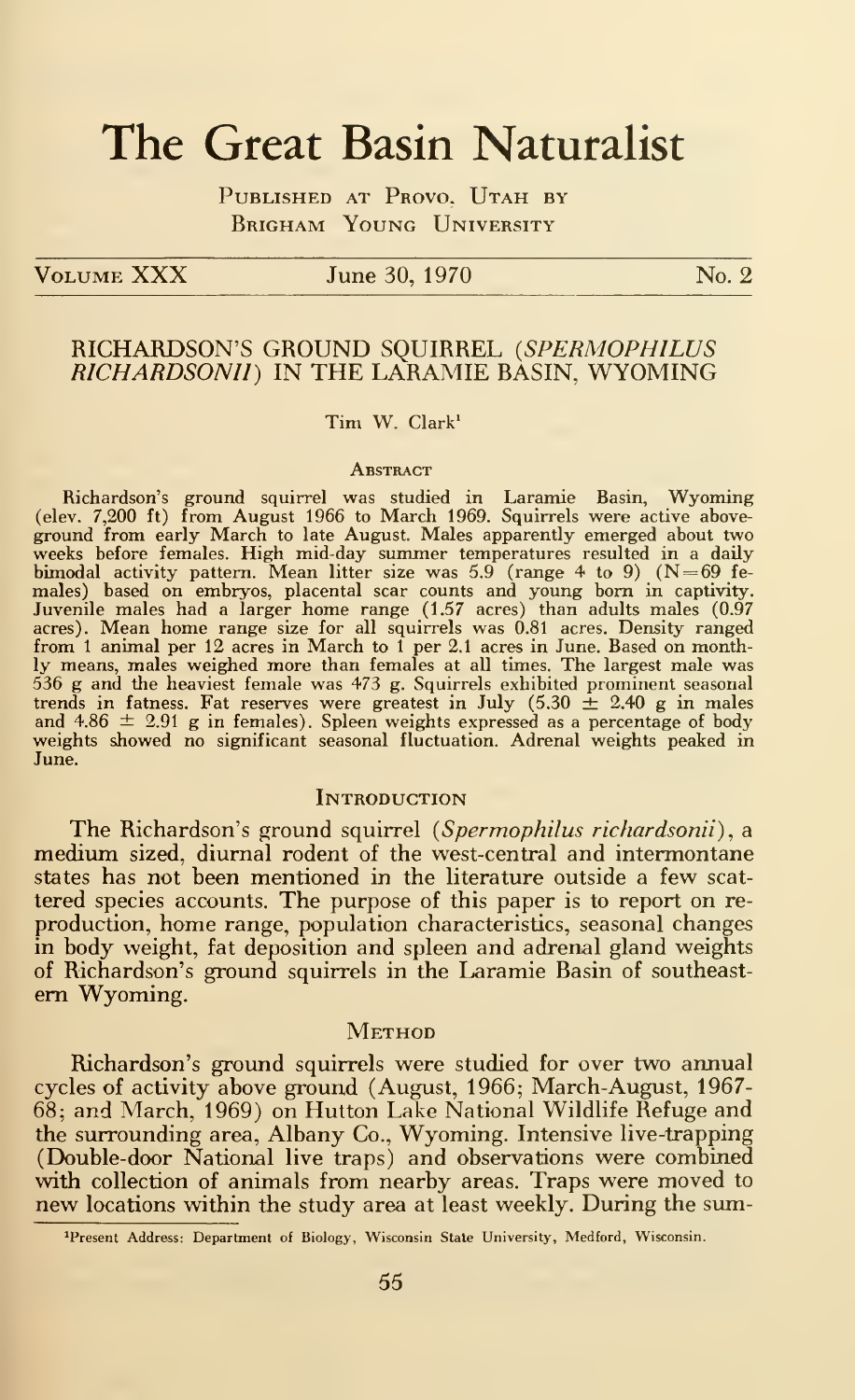mer, traps were checked twice daily in an attempt to prevent mortality from high temperatures. Traps were baited with whole wheat. Upon first capture all ground squirrels were toe clipped and dyed with <sup>a</sup> Nynazol D in <sup>a</sup> manner similar to that described by Martinsen (1968). Toe clipping was necessary since dye patterns were altered or lost when animals molted. Data on sex, age, and general condition of each ground squirrel were taken at this time. In as much as evidence indicates that nearly all individuals of Richardson's ground squirrel breed in their second year, animals 10 months of age and older were considered adults and those less than 10 months were considered juveniles.

A <sup>100</sup> ft interval grid (1900 ft long and 800 ft wide) was staked on the study area. A white-tailed prairie dog  $(Cynomys$  leucurus) colony was also located within the grid. With the grid stakes used as reference points, it was possible to accurately plot the activities of Richardson's ground squirrels.

A total of <sup>141</sup> squirrels were examined for changes in reproductive organs associated with the annual reproductive cycle. After position of the testes or vaginal orifice and mammae were examined, species were preserved in AFA. Paired testes were measured (length in mm) and weighed to the nearest 0.01 <sup>g</sup> on <sup>a</sup> Mettler balance. Litter size was determined by counts of embryos or placental scars. Uteri were cleared with methyl salicylate. Ten-micron sections of testes were examined microscopically for seasonal changes in spermatogenic activity.

The "point-centered quarter" method devised for grasslands by Dix (1961) was used to sample the vegetation. Both species and lifeform of the vegetation were recorded (DuRietz, 1931).

One method used to determine home range was the greatest dis tance between points of capture of animals as the diameter of a circle which was considered as the home range area. Another home range method utilized was the minimum home range area plus es timate. In this method a line is drawn around the periphery of the outer points in such <sup>a</sup> way so as not to exclude areas where the ground squirrels might be expected but not been captured (Bradley, 1967).

Ground squirrels from other nearby populations were collected to supplement data from live trapping and observation. Bodies were fixed in AFA. The retroperitoneal fat, removed and weighed to the nearest one-tenth gram, below the diaphram and to the left of the dorsal aorta was taken as an index to the total amount of stored fat. This method has been used for the eastern woodchuck (Marmota monax) by Snyder, Davis and Christian (1961) and on roundtailed (Spermophilus tereticaudus neglectus) and Harris antelope  $(S. harrisii harrisi)$  ground squirrels by Neal  $(1965)$ . The 141 squirrels used to study reproduction were also used for this portion of the study.

Spleen and adrenal glands were removed, cleaned of excess tissue and weighed to the nearest 0.001 gram. Spleen and adrenal weights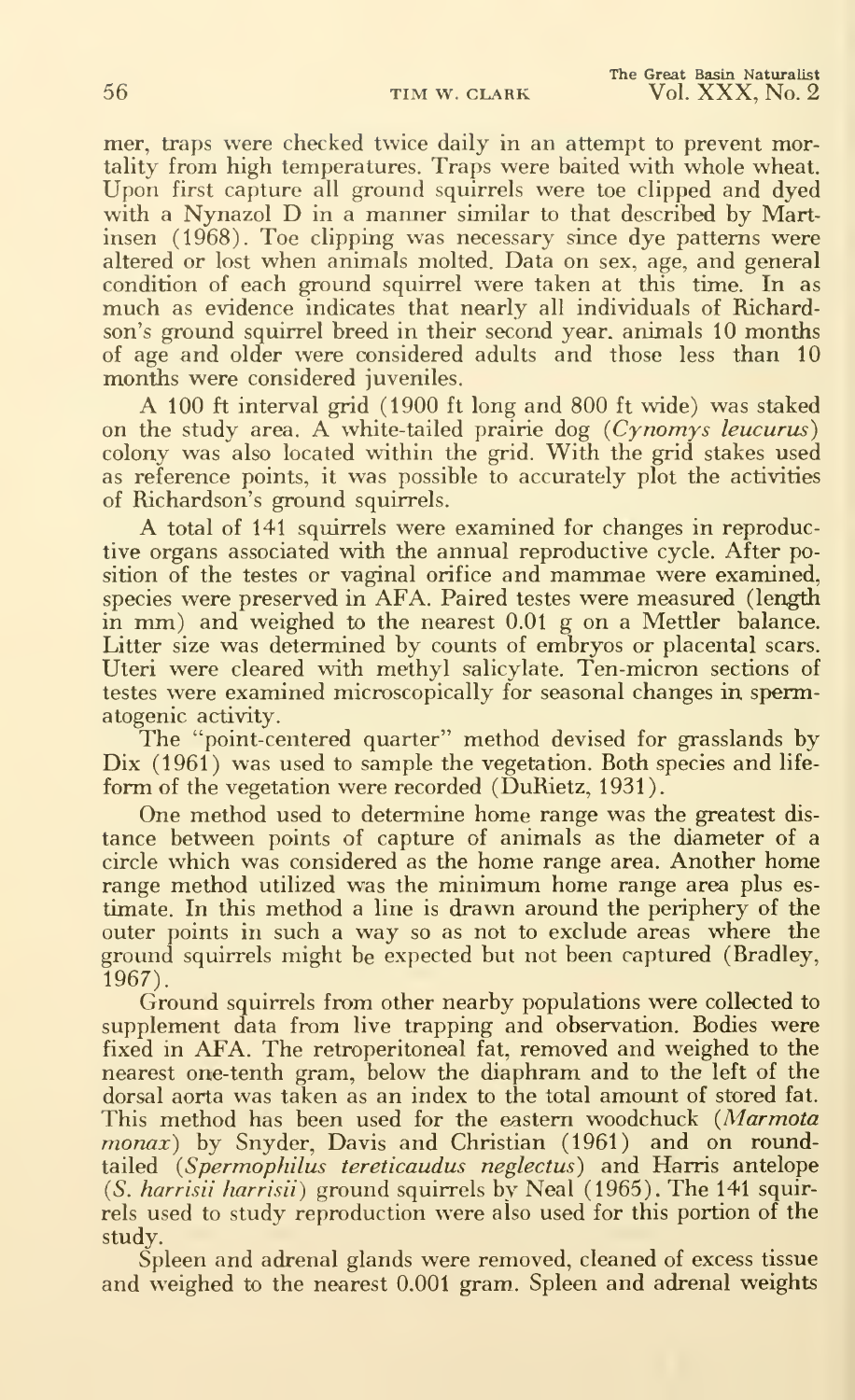were expressed in per cent of body weight, thus permitting comparison of animals of different sizes.

## DESCRIPTION OF THE STUDY AREA

The study site is approximately 10 miles southwest of Laramie, Albany County, Wyoming, at an elevation of 7,200 ft. This area is in the Laramie Basin and falls within what Gary (1917) called "Transitional Life Zone" and Porter (1962) termed "Interior Grass land Plains." Long (1965) classified the area in the "Cheyenne Plains Faunal Division." The Laramie Basin consists of an arid mountain valley, 35 miles wide and 70 miles long surrounded on three sides by mountains.

The life-form of the vegetation of the study area based on per cent of occurrence of each life-form element was 2.5 percent dwarf shrubs, 2.0 percent mid-grasses, 75.5 percent short grasses, 0.5 per cent mid-forbs, and 7.5 percent Paramelia lichen. The species were mostly blue grama (Bouteloua gracilis), western wheat-grass (Agropyron smithii), several species of bluegrass (Poa spp.), junegrass (*Koleria cristata*), needlegrass (*Stipa* spp.), and prickly pear (Opun*tia polycantha*). Rabbit brush (*Chrysothamnus* spp.), greasewood (Sarcobatus vermiculatus), and saltsage (Atriplex spp.) were also present.

The climate is semi-arid. The average temperature based on <sup>a</sup> 30 year average (1931-1960) is 22.8 F for January (coldest month) and 63.8 F for July (warmest month). This area is characterized by an average growing season of 113 days. Mean annual precipitation is 11.14 inches (Alyea, 1967). Soils of the study site varied from shales to gravels, with the texture of the topsoil being silt loam, loam and fine sandy loam.

#### **RESULTS**

## Activity Patterns

Daily Activity:-Richardson's ground squirrel was completely diurnal. The pattern of daily activity was dependent upon the prevailing weather. The usual daily routine of an individual squirrel was somewhat as follows: the animal emerged from its burrow generally within an hour after sunrise. The animal sat or stood in, or near its burrow entrance and looked around for <sup>a</sup> few minutes, and then proceeded to forage within the proximity of the burrow, moving further away as the day lengthened. Many times during the day the squirrel returned to its burrow. During the warmest summer months (June, July, and August) the squirrel returned there until high mid-day temperatures dropped. As the late afternoon ap proached, the squirrel emerged from its burrow and began foraging again, returning below ground for the night.

As a colony squirrels were active throughout most of the entire day except when local weather restricted above-ground activity. The general pattern of daily activity varied throughout the season. Daily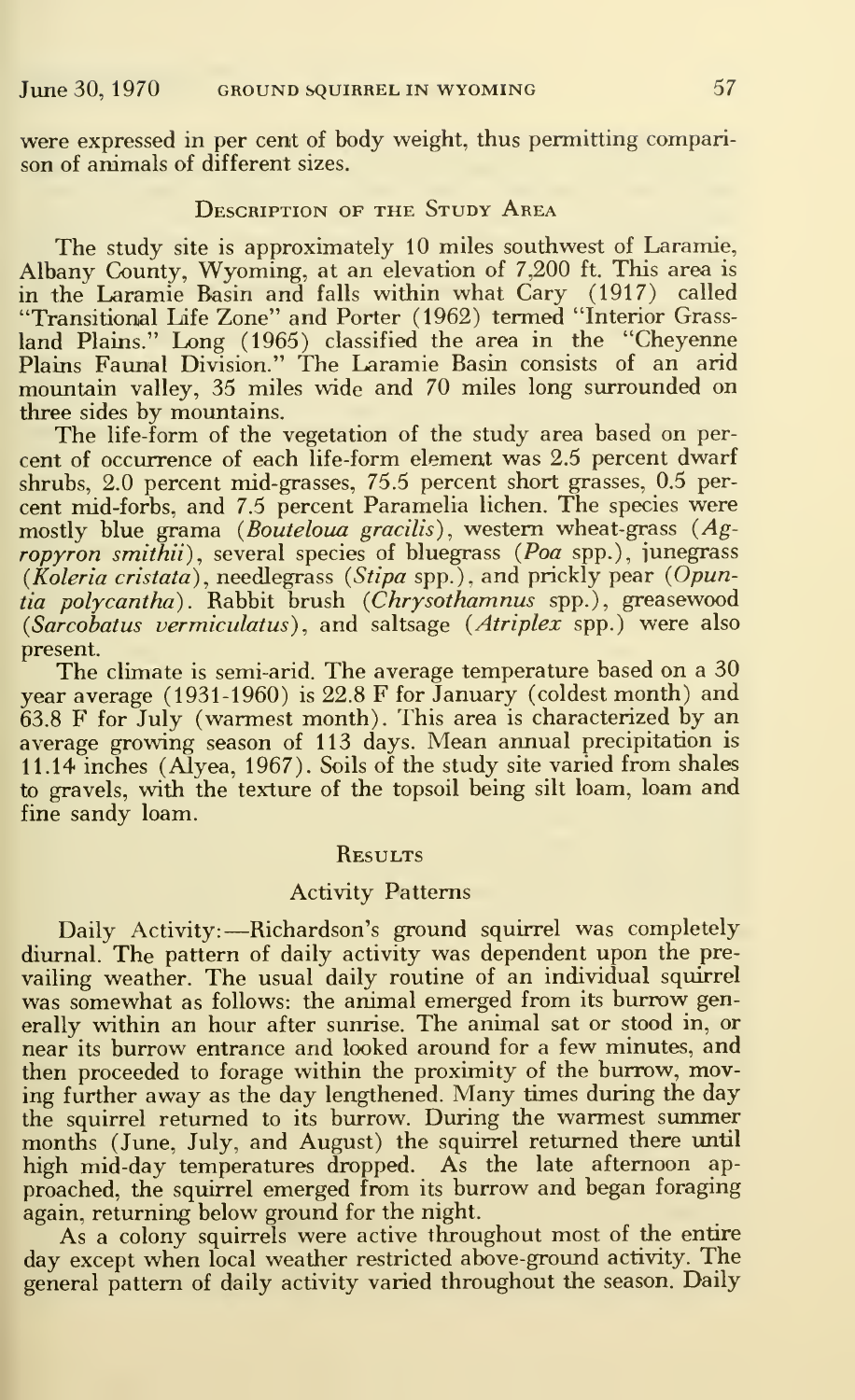activity observed early in the season (March, April, and May) was characterized by flat curves, peaking in early afternoon, while curves late in the season (June, July, and August) tended to be bi modal.

Seasonal Activity:—Each year the number of ground squirrels greatly increased above the number in the over-wintering population during early June when young animals appeared above-ground. The mean number of captures for individual animals by monthly periods provided an index to the relative amount of activity throughout the above-ground seasonal activity cycle. The mean number of captures increased from <sup>a</sup> low in March, to <sup>a</sup> high in May and then decreased in July (Figure 1). The lower average number of captures in March was probably due to the cold temperatures and frequent occurrence of snow storms. With an increase of warm weather, activity greatly increased to a peak in May.

Hibernation: —Emergence time of the first Richardson ground squirrel varied only slightly from year to year. Squirrels were first noted above-ground on 10 March, 1967; 8 March, 1968; and 13 March, 1969. Animals continued to emerge from hibernation over the following two to three weeks after the emergence of the first animal. All ground squirrels were active by late March. During March,



# **MONTHS**

Fig. 1. The average number of captures per individual Spermophilus richardsonii elegans for monthly periods.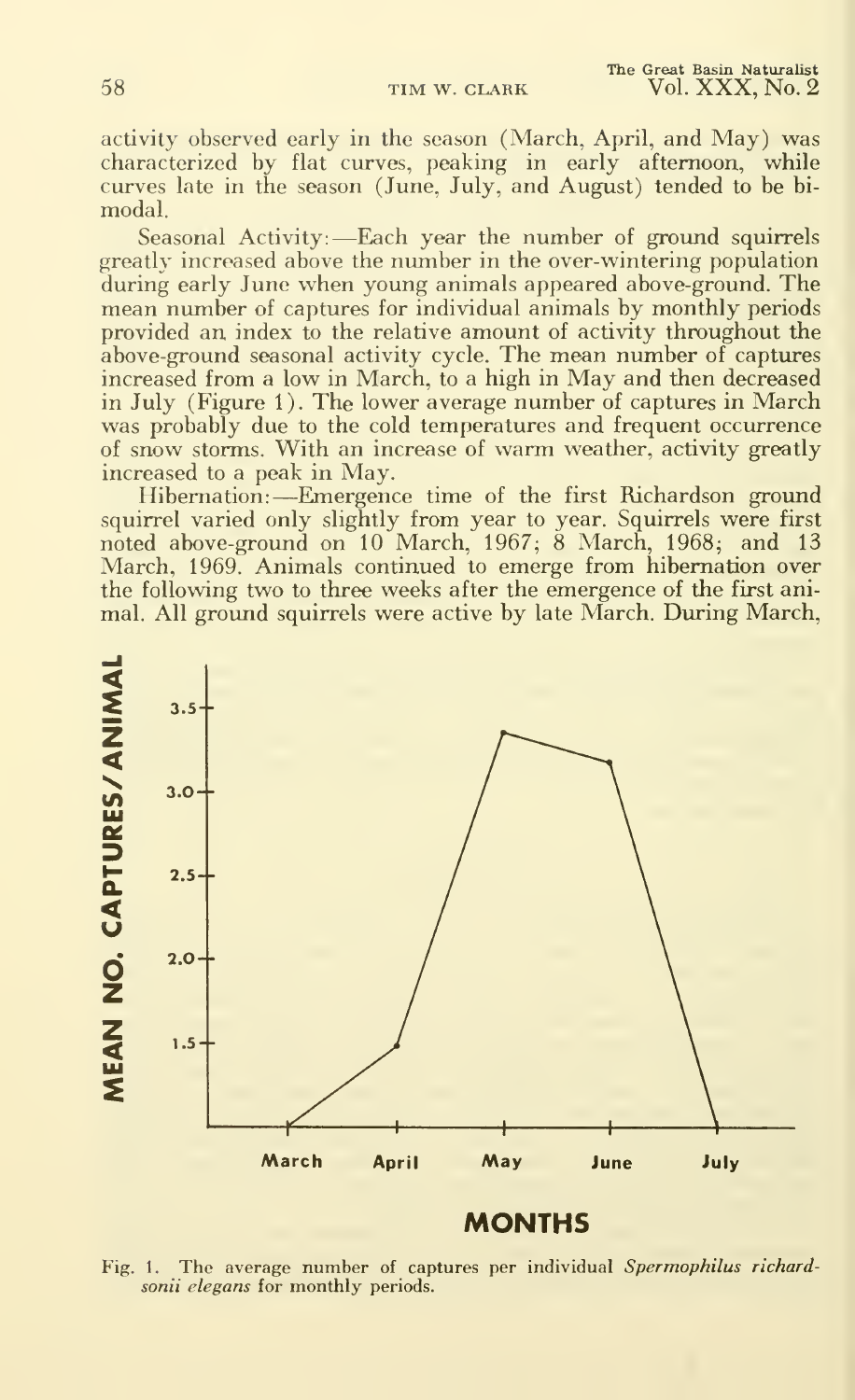1968, 15 of the 18 animals collected were males, suggesting that males emerged from hibernation before females.

The number of squirrels active above-ground declined in early July of each year. A sex differential in the time of onset of hibernation did not appear to be marked. Possibly males began hibernating a week or so before females (first week in July for males), and by mid to late July all adults were below ground. By 26 August, 1966, and 25 August, 1967 and 1968, all above-ground activity terminated in all age and sex categories.

Estimates, therefore, can be made of the amounts of time spent in above-ground activity. Colonies in the Laramies Basin were active above-ground for about six months. No single individual was active throughout the full period. Adults were active for about four months and juveniles were active for about three months (June to August).

Activity in Relation to Abiotic Environment: —Large snow storms, which were common in March and April lasting often for several hours, were related to the squirrels disappearing below ground until the snow stopped falhng. After these storms the amount of above-ground activity in the fresh snow was reduced.

Light rain showers, lasting only a few minutes, did not seem to affect above-ground activity. Heavy rains and hail storms caused a cessation of all above-ground activity.

Temperature was an important factor which regulated the in tensity of the activity of the squirrels above-ground. Field observations showed that the squirrels were largely active within a temperature range of from 25 F-80 F. Captured squirrels began to salivate at about 80 F. Repeated salivation is related to drastic water loss (Bradley, 1967). Squirrels left in traps for <sup>a</sup> couple of hours at about 85 F died from over-heating and water loss. Approximately 85 F can be considered as the upper-most temperature at which activity aboveground can continue. However, animals were active for short periods of time, 10-15 minutes, at these high temperatures.

## **REPRODUCTION**

Females: —Females passed through <sup>a</sup> well-defined cycle of sea sonal changes in reproductive organs similar to those seen in other Spermophilus (McKeever, 1965; Tomich, 1962; Neal, 1965). The sexual reproductive condition of 64 females is given in Table I. Females were considered to be in or near breeding condition if the vul va was open. The beginning of the breeding season in Spermophilus beldingi and S. lateralis is marked by enlargement of the vulva and the uterus (McKeever, 1965), and a similar cycle of changes also appears in Richardson's ground squirrel. In two squirrels collected on 17 March, their vulvae were closed. The vulva of a squirrel col lected on 25 March was beginning to swell, and by 28 March, in 1967 and 1968, all females collected had swollen vulvae. After 15 April in both years, females were collected with vulvae not swollen.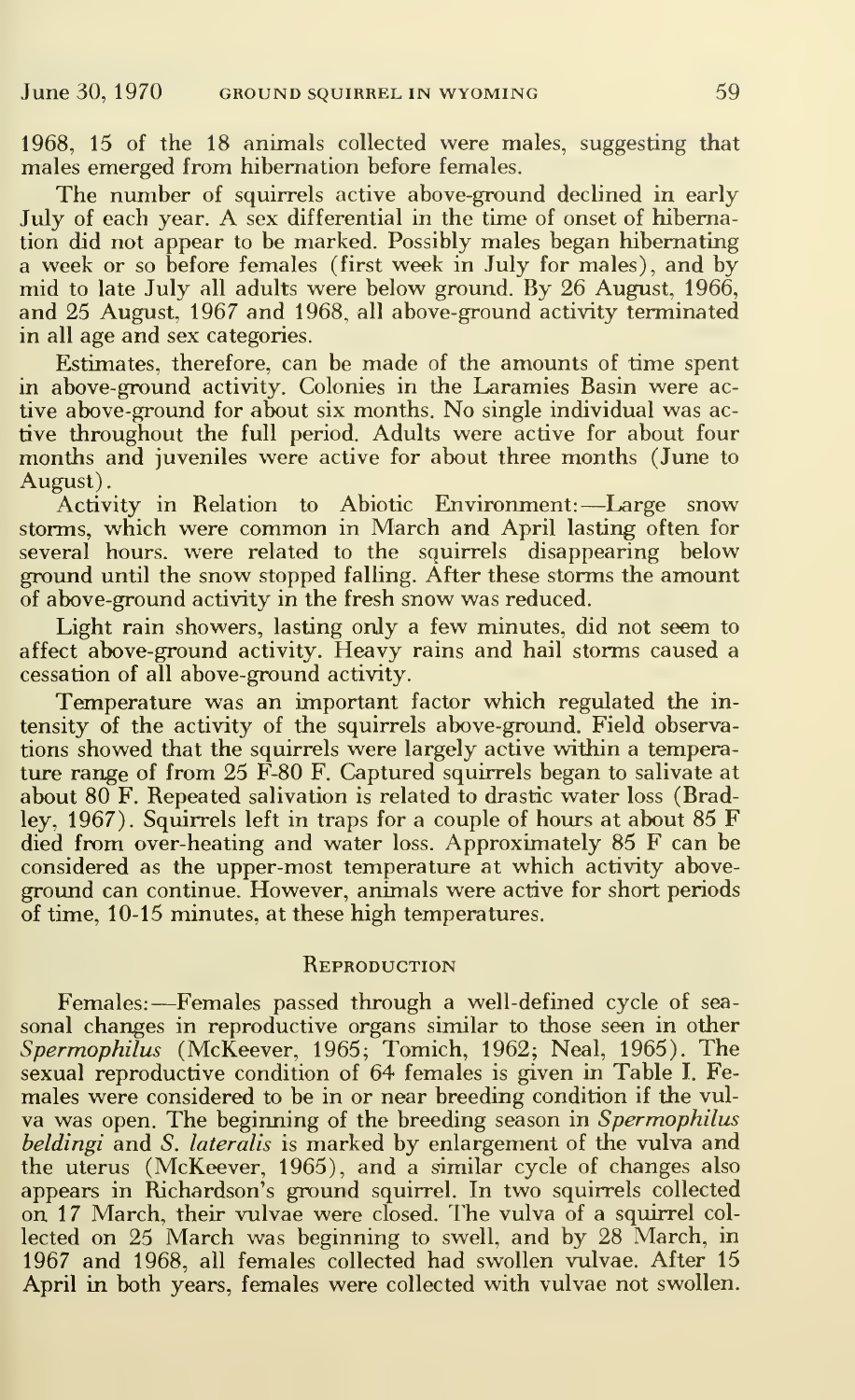| Condition               | March          | April          | May            | June         | July         | <b>Totals</b>    |
|-------------------------|----------------|----------------|----------------|--------------|--------------|------------------|
| Vulva Open              |                |                | $\mathbf{0}$   | $\bf{0}$     | $\bf{0}$     | $\boldsymbol{2}$ |
| Vulva Closed            | 3              | 21             | 22             | 13           | 3            | 62               |
| Pregnant                | $\mathbf{0}$   | 15             |                | $\mathbf{0}$ | $\bf{0}$     | 16               |
| Embryos:                |                |                |                |              |              |                  |
| No.                     |                | 81             | $\overline{5}$ | $\Omega$     | $\Omega$     | 86               |
| Mean                    |                | 5.4            | 5.0            | $\Omega$     |              | 5.3              |
| Range                   | 0              | $4 - 9$        | 5              | $\bf{0}$     | $\bf{0}$     | 4.9              |
| <b>Placental Scars:</b> |                |                |                |              |              |                  |
| No.                     | $\Omega$       | 23             | 121            | 81           | 18           | 243              |
| Mean                    |                | 7.0            | 5.8            | 6.2          | 6.0          | 6.1              |
| Range                   |                | $7 - 8$        | $4 - 9$        | $5 - 8$      | $5 - 7$      | $4-9$            |
| No. without             |                |                |                |              |              |                  |
| <b>Litters or Scars</b> |                |                |                |              |              |                  |
| Lactating               | $\overline{4}$ | 3              | $\mathbf{0}$   | $\mathbf{0}$ | 0            |                  |
| No. of Animals          | $\mathbf{0}$   | $\overline{4}$ | 19             | $\Omega$     | $\mathbf{0}$ | 23               |
| Examined                | 4              | 22             | 22             | 13           | 3            | 64               |

Table I. Reproductive condition of 64 adult female Richardson's ground squirrels collected during two annual above-ground activity cycles (March-July, 1967- 68) in the Laramie fiasin of Wyoming.

Therefore, breeding occurred from about 20 March to 15 April each year. Females were pregnant only during April and early May.<br>Adult females entered estrus and bred at approximately the same time.

Litter size in utero ranged in number from four to nine, with a mean of 5.3. Placental scars ranged from five to nine (mean 6.1).<br>The mean numbers based on both embryos and placental scar counts in 56 females was 6.06. Five pregnant females, brought into the laboratory, gave birth in late April and early May, 1968, and the average litter size was 6.0 (5-8). Denniston (1957) reported a mean litter size of 7.0 (5-9) for six litters of Richardson's ground squirrels born in captivity. Previously published data and records on litter sizes by Warren (1910), Burnett (1916 and 1920), Day (1923), Howell (1938), Denniston (1957), and Hall and Kelson (1959) on Richardson's ground squirrel showed the number of embryos,<br>placental scars, or young to vary from 4.6 to 8.2. In the present<br>study, the mean litter size was 5.88, determined from embryo<br>counts (N=16), placental scars (N=4 tivity  $(N=5)$ .

Lactation and the presence of placental scars appeared simultaneously. Juveniles were emerging from their nest burrows by June, after which no lactating females were found.

Males:-Comparison of the monthly mean weight of paired testes showed one annual period of peak development. Mean testes weights varied from a high of  $1.8 \text{ g}$   $(1.08-2.65)$  in March, to 0.73 g  $(0.34-1.80)$  in April, and to a low in May of  $0.15$  g  $(0.11-0.22)$ . After the decrease, testes gradually increased slightly in weight to 0.16  $g$  in June range  $(0.14-0.20)$  and at the onset of hibernation in July they weighed  $0.16$  g (0.14-0.20). Testicular enlargement before hibernation has been noted in Spermophilus by Tomich (1962), Mc-Keever (1963, 1964) and Wells (1935).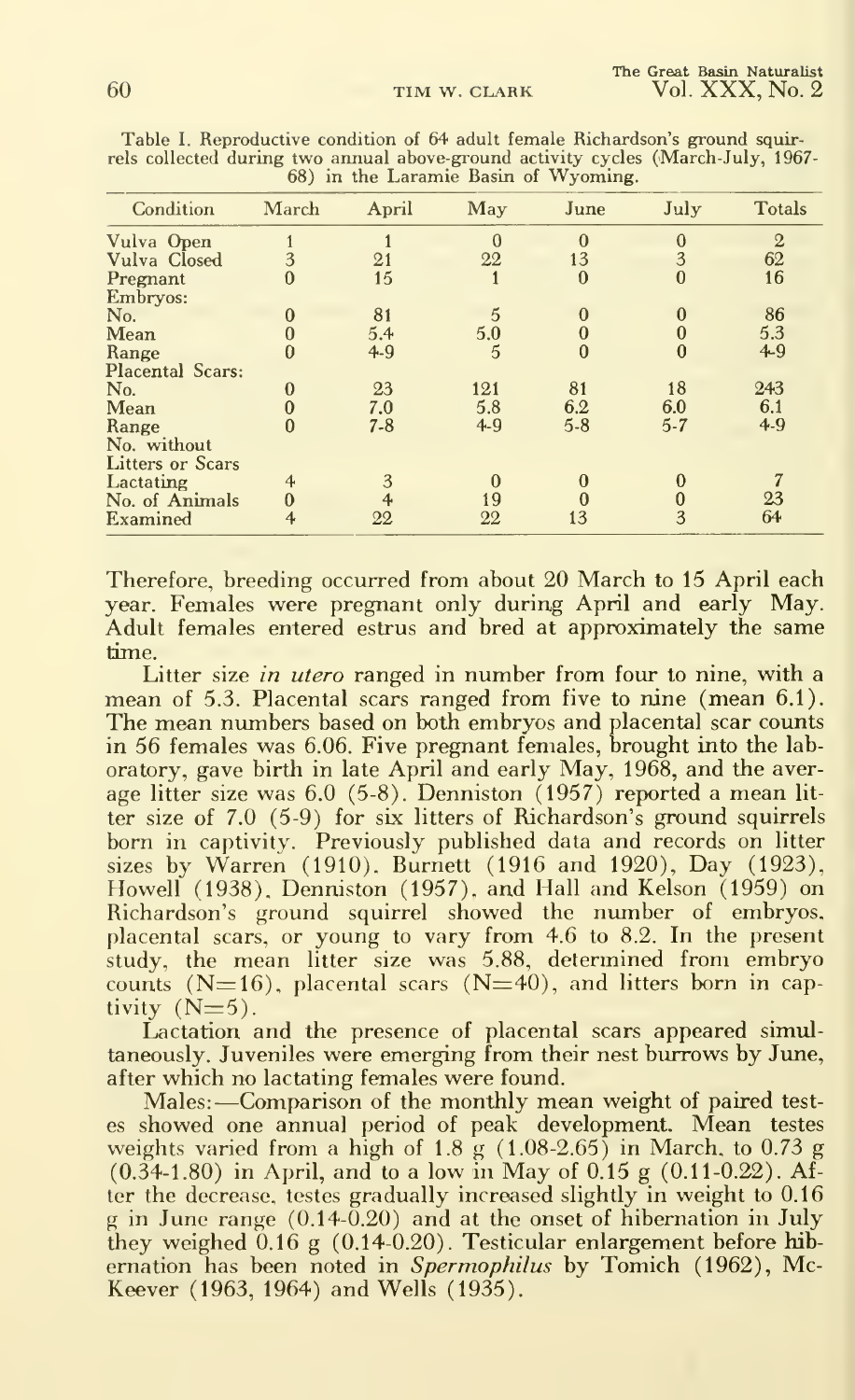Trends in length of the paired testes exhibited a single peak curve similar to testes weight. Lengths of the testes were greatest in March (mean 20.0 mm, 18-22), decreased in length to 13.5 mm (11-20) in April, 8.3 mm (7-9) in May, to <sup>a</sup> low of 7.6 mm (7-8) in June, and increased to 8.5 mm (8-9) by July.

Testes, considered scrotal if they had descended or could be moved into a scrotal position by external manipulation, had des cended in adult males by 17 March, 1968, nine days after squirrels were first emerged from hibernation. The last individual with scrotal testes was noted on 6 April, 1967. The position of the testes of squirrels at the time of emergence from hibernation was not determined, but Spermophilus beldingi has scrotal testes and is sexually active at the time of spring emergence (McKeever, 1965). Periods that the testes were scrotal generally coincide with the time when the vulvae were open and swollen (Table I).

Histological changes in the testes follow the same general cycle associated with testes lengths and weights. In mid to late March, when all of the males  $(N=15)$  possessed scrotal testes, fully mature spermatozoa were present in the seminiferous tubules. After the breeding season, regression of adult male testes in late March and early April followed the pattern as described by Bakko and Brown (1967), for the white-tailed prairie dog.

# Home Ranges

The mean maximal distance traveled by the squirrels in feet was plotted on a graph against the number of successive points of observations or captures (Fig. 2). When <sup>a</sup> home range had <sup>10</sup> or more points of observation or capture, generally, the size of home range did not increase greatly with additional captures or observations.<br>Data for the nine Richardson's ground squirrels that had at least a minimum of 14 points (the maximum was 49 points) were used to calculate home range.

The mean home range in acres for the nine males was 1.09, cal culated by the method of greatest distance between captures. No fe male was captured 14 times, the minimal number used to establish home range. The home ranges of these males varied from 0.50 to 1.78 acres. Mean home ranges varied between age groups of these nine males. Three males less than 10 months of age had an average home range of 1.57 acres, whereas, two one-year-old males had only  $0.97$  acres, an area only  $62$  percent as large as tha tof juvenile males. The four remaining males were adults of unknown ages with an average home range area of 0.91 acres (58 percent of the size of juvenile males).

The same nine male ground squirrels used in determining home range by the greatest distance between captures were also used for calculation of home range size by the method of minimal home range plus an estimate. The mean home range size for these nine animals was 0.53 acres, only 48 percent of the average home range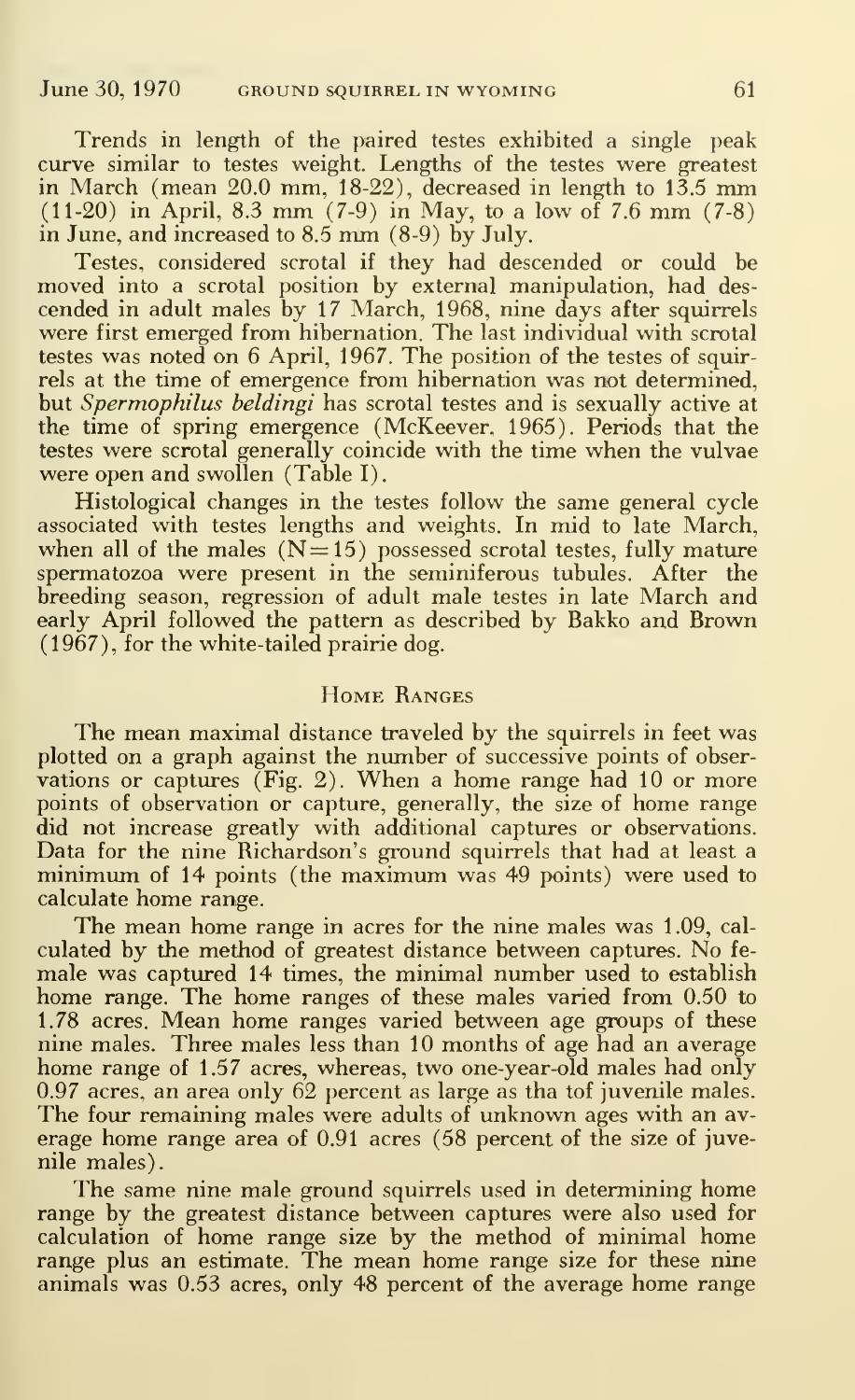

AVERAGE GREATEST DISTANCE IN FEET

Fig. 2 Average distance of movements of Richardson ground squirrels grouped by successive captures.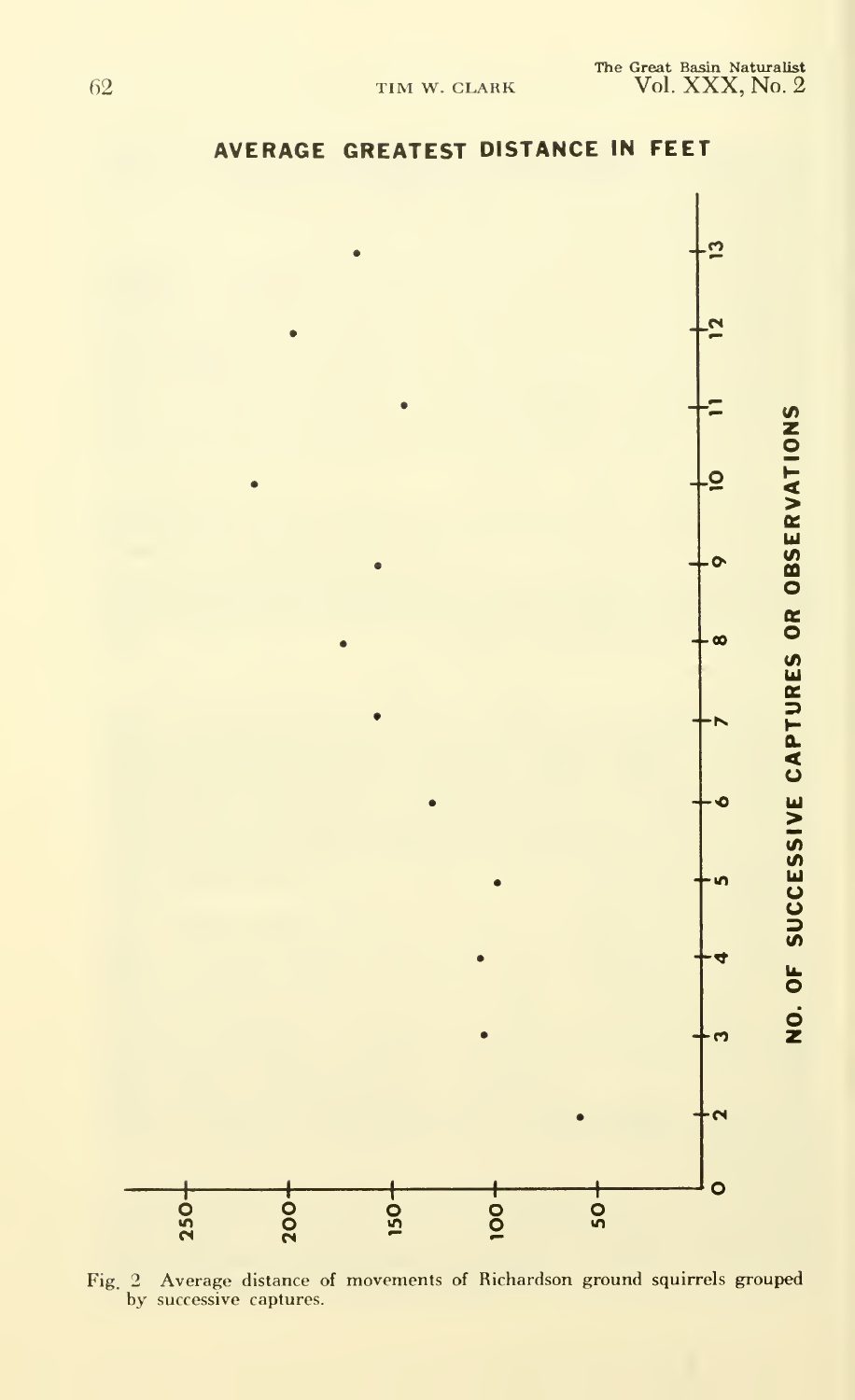|                     |  |     |        | <b>Adult Males</b> |         |              |      |            |         |  |
|---------------------|--|-----|--------|--------------------|---------|--------------|------|------------|---------|--|
| Period <sup>1</sup> |  | No. | $Mean$ | S                  | Range   | No.          | Mean | S          | Range   |  |
| March               |  | 15  | 279    | ±53.6              | 210-390 | 3            | 203  | ±32.1      | 180-240 |  |
| April               |  | 14  | 266    | ±40.8              | 230-350 | 21           | 247  | $\pm 69.2$ | 100-360 |  |
| $\mathbf{M}$ ay     |  | 20  | 308    | ± 60.9             | 250-460 | 22           | 287  | ±39.5      | 211-347 |  |
| June                |  | 16  | 394    | ±69.9              | 292-536 | 12           | 345  | ±51.0      | 250-437 |  |
| July                |  | 3   | 400    | ±20.0              | 380-420 | $\mathbf{2}$ | 320  | ± 22.3     | 300-330 |  |
| Total               |  | 68  |        |                    |         | 60           |      |            |         |  |

Table II. Seasonal changes in the body weights of Spermophilus richardsonii elegans in grams

1. No adult ground squirrels were observed above-ground before 8 March (1968) or after late July 1967 and 1968. They were presumed to be below ground hibernating.

area determined by the greatest distance between capture methods. Home ranges varied from 0.10 to 1.21 acres. Home range determined by this method reveals irregular areas in which the animals were generally known to occur. Age differences were also noted in home range areas calculated by this method. Juvenile males occupied 0.78 acres, whereas, one-year-old males averaged 0.36 acres (46 percent of that of juveniles) and other males (adults age unknown) averaged 0.52 acres, only 67 percent of that of juvenile males.

An average for all males of the mean home range areas in acres determined by both methods showed a home range size of 0.81 acres. Generally, juvenile males had a much larger home range area than did adult males. Data from animals caught in both 1967 and 1968 showed that generally the home range of individuals tended to remain in the same geographic area from year to year.

# TRANSPLANTS AND HOMING

Four transplants were made. In early April, one male and one female were captured in an area adjacent to the study site and were transplanted  $\frac{1}{4}$  mile away from their points of capture. The female returned the next day, and the male was never seen again. Two males of undetermined age were introduced into the study colony in late April. One of these disappeared from its point of release within 3 days after it was transplanted. The other was captured and observed a total of 28 times over a 3 month period and apparently became established in the area to which it was released.

#### POPULATION CHARACTERISTICS

Numbers and Density.—A total of 28 squirrels were captured and marked on the study colony. An additional  $141$  were collected from adjacent areas. Animals captured on the study colony represented almost 5,000 trap-days.

The number of ground squirrels per acre was used as a measure of density (Blair, 1951). Only resident animals as defined by Mc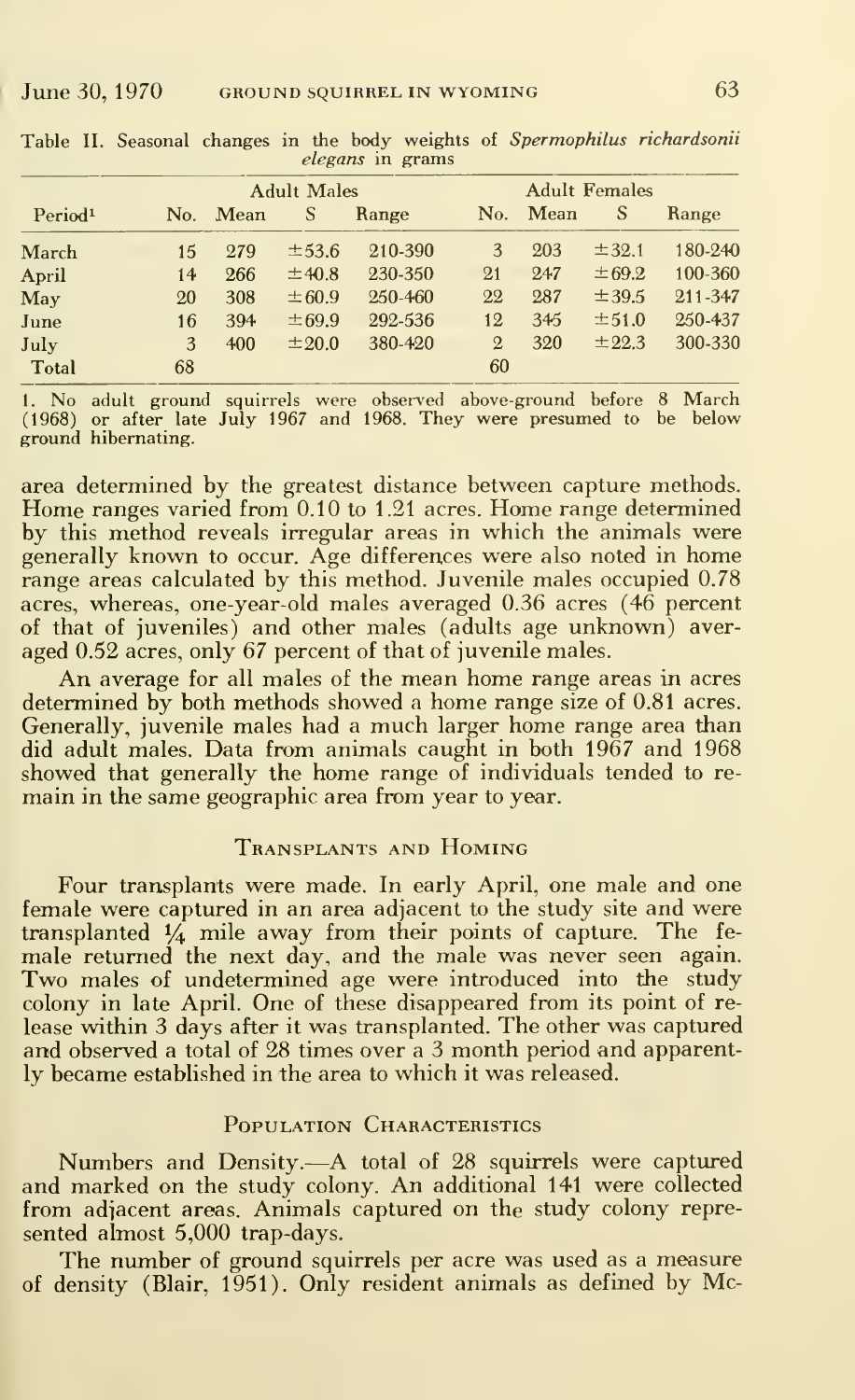64 TIM W. CLARK

Carley (1958) were used in the calculation of density. Density fig ures ranged from one animal per 12 acres in March to one animal per 2.1 acres in June.

Mortality.—Twelve ground squirrels were marked by July, 1967; eight (66.6 percent) were still present on the study area in April, 1968; and six (50 percent) were there in July, 1968. Predation (by badgers, eagles, and hawks) and live-trapping procedures caused five deaths. Long-tailed weasels, which were abundant in the area, may have accounted for some mortality. Mortality, probably, is highest during the over-wintering dormancy.

Sex ratios.—One hundred and thirty-five squirrels were used to calculate sex ratios, and of these 54 percent were males. Figure 3 shows the sex ratio by months throughout the seasonal activity cycle. During the first and last month (March and July) of the seasonal activity cycle, sex ratios departed greatly from a 1:1 ratio. This was probably due to a differential time of arousal and onset of hibernation between the sexes.



MONTHS

Fig. 3. Sex ratios of Spermophilus richardsonii elegans by monthly periods.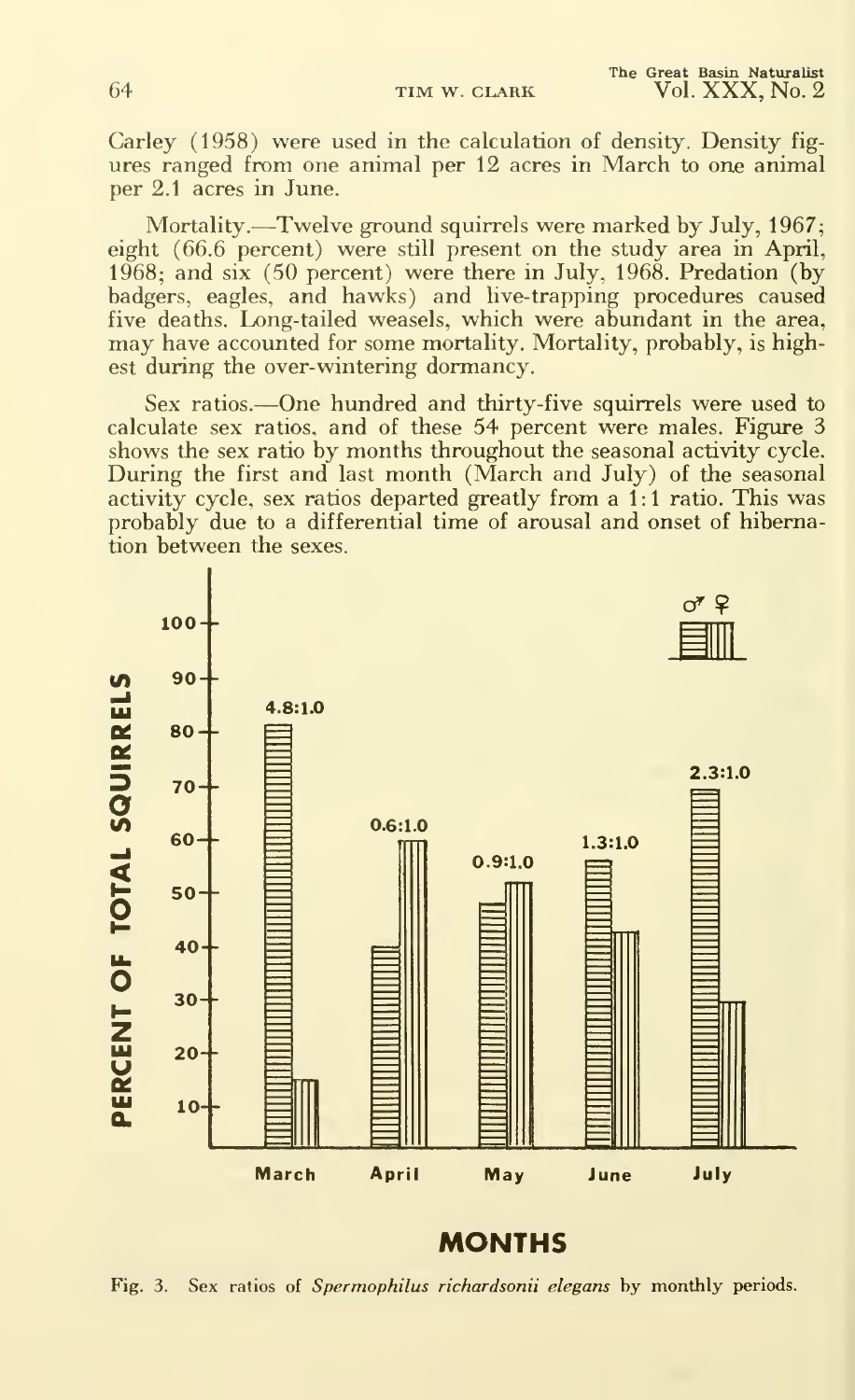# Seasonal Body Weight Changes

In 1968, adult males emerged from hibernation approximately two weeks before adult females. Based on monthly means, adult fe males generally weighed about 20 percent less than adult males of the same period throughout the seasonal activity cycle (Table II). The largest male Richardson ground squirrel weighed 536 g, and the next four largest males weighed 470, 460, 420, and 400 g. The heaviest female weighed 437 g, and the four next largest ones weighed 411, 392, 379, <sup>370</sup> g. A male rarely weighed more than <sup>380</sup> g, or <sup>a</sup> female more than. 340 g. The smallest adult male weighed 210 g, whereas, the smallest female weighed 100 g. Both of these animals were collected shortly after they emerged from hibernation.

# Seasonal Changes in Fat Deposition

There is wide variation in the body weights of Richardson's ground squirrel because of differences in age and growth rates of the young and also because adult body sizes of both sexes is highly variable: the basic body unit sustains a remarkable seasonal cycle of fat deposition and utilization. Any study of body mass must consider stores of fat (Tomich, 1962).

Upon emergence from hibernation in March all specimens pos sessed some fat reserve. During the following two to three months, males and females utilized their fat reserve (Table III). Based on monthly means, males reached <sup>a</sup> low in fat reserve in April and fe males in May. Males at first appearance above-ground possessed a larger mean fat reserve than did females (Table III). By July (hibernation) females possessed larger quantities of fat than males.

Males during March possessed <sup>a</sup> mean fat depot in grams of 5.17  $\pm$  2.63 (0.5-10.4), and this diminished to a low of 0.15  $\pm$  0.34 (0.0-1.1) in April. In May, the mean fat depot increased to 0.41  $\pm$  0.55  $(0.0-1.6)$ , by June, it was 2.71  $\pm$  0.94 (2.0-3.8) and was at its largest in July, when it was  $5.30 \pm 2.40$  (2.6-7.2).

In females, the mean fat depot was  $3.50 \pm 2.40$  (0.8-5.3). This fat depot decreased to  $0.18 \pm 0.34$  (0.0-1.0) in April and then rose to  $0.45 \pm 0.17$  (0.0-0.5) in May, then jumped to  $4.38 \pm 4.25$  g  $(.02-8.7)$  in June, and rose to  $4.86 \pm 2.91\,\, (1.8-7.6)$  in July.

|  | Table III. Seasonal changes in the weight of the left abdominal fat depot of |  |
|--|------------------------------------------------------------------------------|--|
|  | Spermophilus richardsonii elegans expressed as a percentage of body weight.  |  |

|        |     |      | <b>Adult Males</b> |              | <b>Adult Females</b> |          |         |              |  |  |
|--------|-----|------|--------------------|--------------|----------------------|----------|---------|--------------|--|--|
| Period | No. | Mean | S.                 | Range        |                      | No. Mean | S.      | Range        |  |  |
| March  | 14  | 1.94 | $\pm .87$          | $.32 - 3.47$ | 3                    | 1.71     | ±1.20   | $.43 - 2.50$ |  |  |
| April  | 9   | .30  | $\pm .23$          | $.13 - .46$  | 13                   | .41      | $±$ .27 | $.13 - .67$  |  |  |
| May    | 9   | .34  | $\pm .11$          | $.22 - .41$  | 11                   | .18      | $±$ .04 | $.15 - .21$  |  |  |
| June   | 3   | .82  | $\pm .22$          | $.68 - 1.07$ | 3                    | 1.27     | ±1.33   | $.06 - 2.69$ |  |  |
| July   | 3   | 1.34 | $\pm .63$          | $.62 - 1.80$ | 3                    | 1.54     | ± .99   | $.55 - 2.53$ |  |  |
| Total  | 38  |      |                    |              | 33                   |          |         |              |  |  |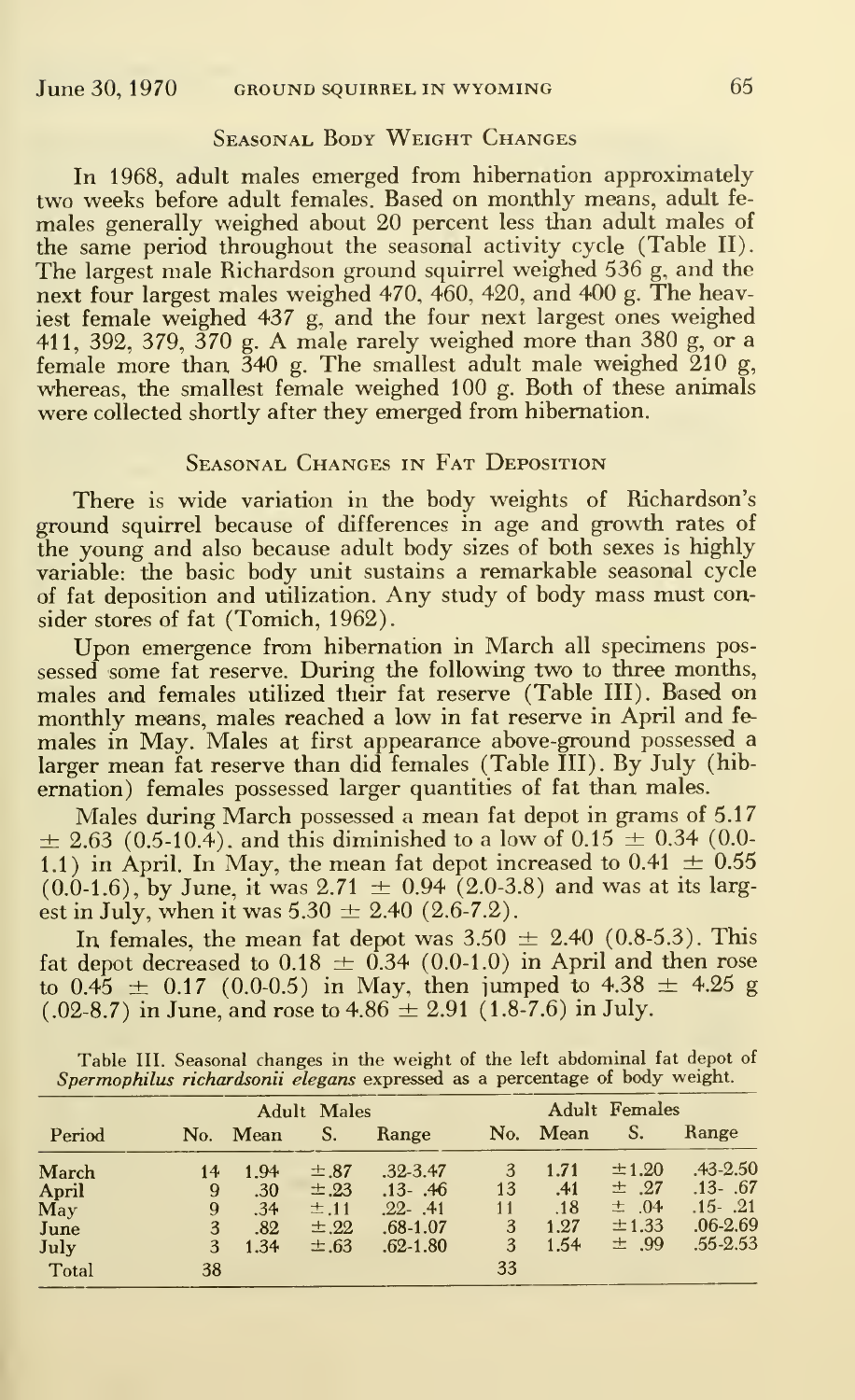The general pattern of fat deposition is similar to that described by Hamilton (1934) for the eastern marmot, as follows: first, fat is laid down in the inguinal region; it then spreads out to cover the rump it also commences on the shoulders, the two regions may be joined finally as a single layer. The region of the heaviest coating lies over the hind legs and the rump. Coincidentally, a rapid proliferation of fat about the genital organs and the kidneys occur. Immediately prior to hibernation, the internal organs caudal to the dia phragm are concealed in a white mantle of fat.

# Seasonal Changes in Spleen Weights

Spleen weights expressed as a percentage of body weights showed no large fluctuation (Table IV). In March, the mean splenic weight in grams for males was  $0.76 \pm 0.24$  (0.31-1.27). The mean weight in April was 0.96  $\pm$  0.19 g (0.70-1.30), and in May it was 1.21  $\pm$ 0.49 (0.84-0.23). In June, it dropped to  $1.10 \pm 0.56$  g (0.30-1.52).

In females, the mean splenic weight for March was  $0.63\,\pm\,0.33$  $(0.36-1.00)$ , in April,  $1.10 \pm 0.19$   $(0.71-1.19)$ , in May,  $1.26 \pm 0.32$ g (0.62-1.62), and was at a peak in June, when it was  $1.28 \pm 0.38$  $(0.83 - 1.57)$ .

|        |                | <b>Adult Males</b> |            |             |    |          | <b>Adult Females</b> |             |  |  |  |
|--------|----------------|--------------------|------------|-------------|----|----------|----------------------|-------------|--|--|--|
| Period | No. Mean       |                    | S.         | Range       |    | No. Mean | S.                   | Range       |  |  |  |
| March  | 15             | .28                | $\pm$ .085 | $.12 - .38$ | 3  | .30      | $±$ .111             | $.20 - .42$ |  |  |  |
| April  | 8              | .35                | $\pm$ .103 | $.23 - .54$ | 12 | .43      | $\pm$ .180           | $.21 - .71$ |  |  |  |
| May    | 9              | .45                | $\pm$ .182 | $.22 - .68$ | 11 | .40      | $±$ .138             | $.20 - .59$ |  |  |  |
| June   | $\overline{4}$ | .31                | $\pm$ .133 | $.08 - .52$ | 3  | .36      | $\pm$ .102           | $.24 - .43$ |  |  |  |
| July   | $1 + 1$        |                    |            |             |    |          |                      |             |  |  |  |
| Totals | 46             |                    |            |             | 39 |          |                      |             |  |  |  |

Table IV. Seasonal changes in splenic weights expressed as a percentage of body weight in relation to sex in Spermophilus richardsonii elegans.

# SEASONAL CHANGES IN ADRENAL WEIGHTS

Both male and female Richardson ground squirrels reached a peak in adrenal weights, expressed as a percentage of body weight, in June, shortly before entering hibernation. At this time (June) adrenal weights were at least twice as great as at other times of the above-ground activity cycle for which sufficient data exists (Table  $V$ ).

Shortly after emerging from hibernation the mean adrenal weight in grams of the males for March was  $0.058 \pm 0.020$  (range 0.03-0.10 g), in April the mean was slightly greater being  $0.064 \pm 0.026$ (range 0.04-0.12). The mean value dropped in May to 0.040  $\pm$ 0.019 (range 0.02-0.06) and increased sharply in June to 0.144  $\pm$ 0.047 (range 0.09-0.20).

In females, the mean adrenal weight for March was  $0.047 \pm$ 0.011 (range 0.04-0.06 g). The mean in April was  $0.038 \pm 0.013$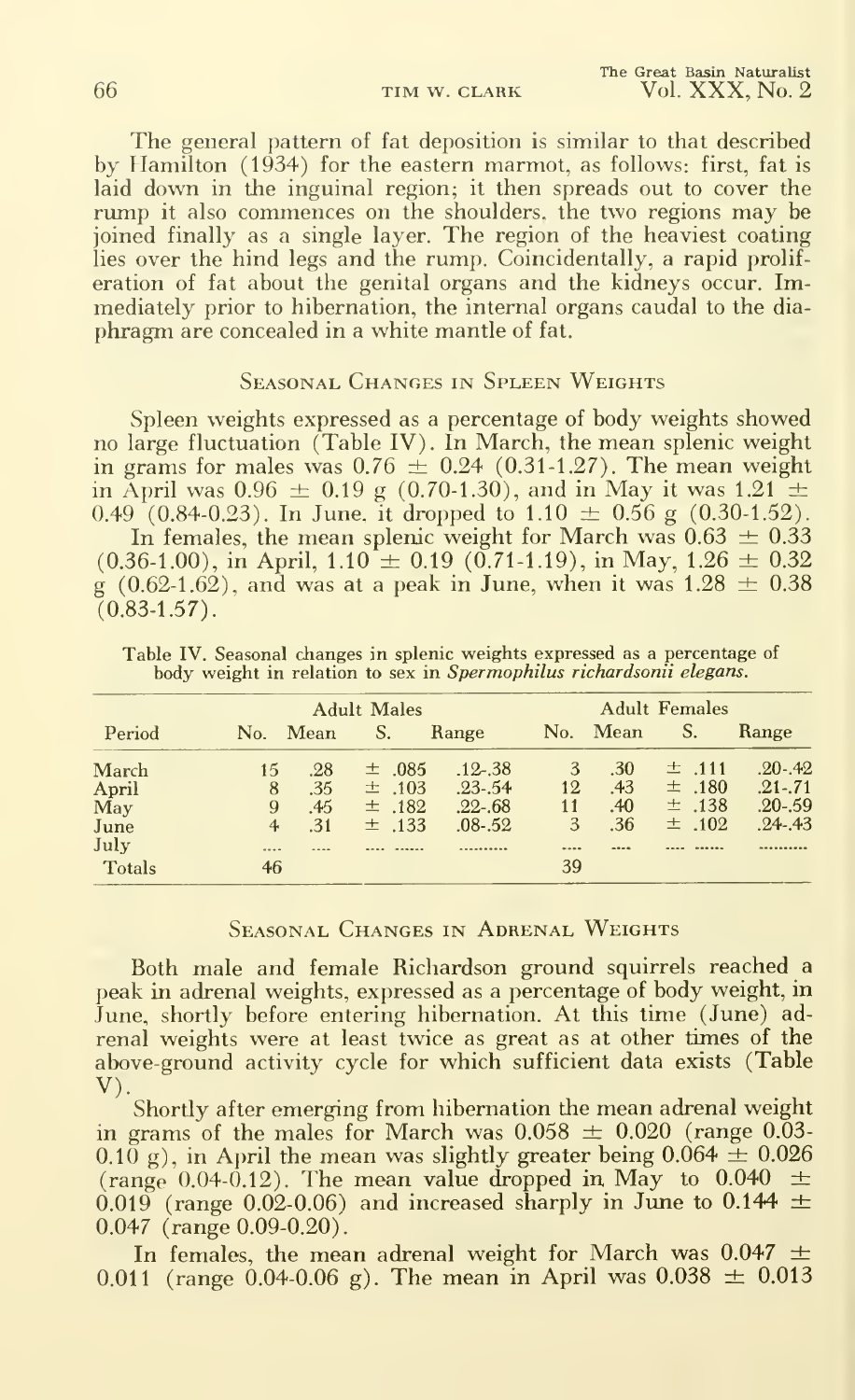|        |                | <b>Adult Males</b> |  |            |             |    | <b>Adult Females</b> |  |            |                   |  |
|--------|----------------|--------------------|--|------------|-------------|----|----------------------|--|------------|-------------------|--|
| Period |                | No. Mean           |  | S.         | Range       |    |                      |  |            | No. Mean S. Range |  |
| March  | 13             | .02                |  | $\pm$ .008 | $.01 - .04$ | 3  | .02                  |  | $\pm$ .007 | $.02 - .03$       |  |
| May    |                | .01                |  | $\pm$ .040 | $.01 - .05$ | 10 | .02                  |  | ±.009      | $01-.04$          |  |
| April  | $\overline{4}$ | .03                |  | $\pm$ .009 | $.01 - .02$ | 6  | .02                  |  | $\pm$ 019  | $.01-.03$         |  |
| June   | 4              | .04                |  | ±.005      | $.03 - .05$ | 3  | .05                  |  | $\pm$ .020 | $.03 - .07$       |  |
| July   |                | .02                |  |            |             |    |                      |  |            |                   |  |
| Totals | 28             |                    |  |            |             | 22 |                      |  |            |                   |  |

Table V. Seasonal changes in adrenal weights expressed as a percentage of body weight in relation to sex in Spermophilus richardsonii elegans.

(range  $0.02-0.06$ ), increasing somewhat by May to  $0.059-0.015$ (range 0.04-0.08), and was  $0.169 \pm 0.051$  (range 0.11-0.22) in June.

# **DISCUSSION**

Apparently the male Richardson's ground squirrel emerges from<br>hibernation a week or so before the female does. This differential pattern in arousal time between the sexes of ground squirrels of the same species has been noted by Scheffer (1941) in S. townsendi and S. washington, and by Manville (1959) in S. columbianus.

Davis (1939) observed that on 21 July, Richardson's ground squirrel in Idaho, was active from sunup to almost 9 AM at which time it returned to the burrow and then reappeared in the late afternoon. Seton (1929) noted that when temperatures reached near 85 F, Richardson ground squirrels disappeared below ground in their burrows. This was also the general pattern of daily activity observed in Richardson's ground squirrel during the summer months in the Laramie Basin of Wyoming.

Day (1923) reported that Richardson's ground squirrel first appeared above ground in May or early June in Wyoming, and Warren (1910) noted the first appearance around 1 April, in Colorado. Results of this study showed that ground squirrels emerged from<br>hibernation about two months earlier than the dates reported by Day (1923).

Adults went into hibernation during July, and young disappeared<br>by late August in the Laramie Basin of Wyoming. In Nevada, Borell and Ellis (1934) reported that the Richardson's ground squirrel was active in late August. Tanner (1927), in Utah, stated that by 8 August about 90 percent of Richardson's ground squirrels had gone into<br>"aestivation" and those remaining out were young of the year.<br>The onset of hibernation in Richardson's ground squirrel during

this study was related to large accumulated fat depots. In the thirteen-lined ground squirrel, after fat layers reached a maximum,<br>hibernation occurred regardless of environmental stimuli (McCarley,  $1966$ ).

Published home range information on ground squirrels is limited. Home range size for Richardson's ground squirrel averaged 0.81 acres. Evans and Holdenreid (1943) reported a home range of 0.36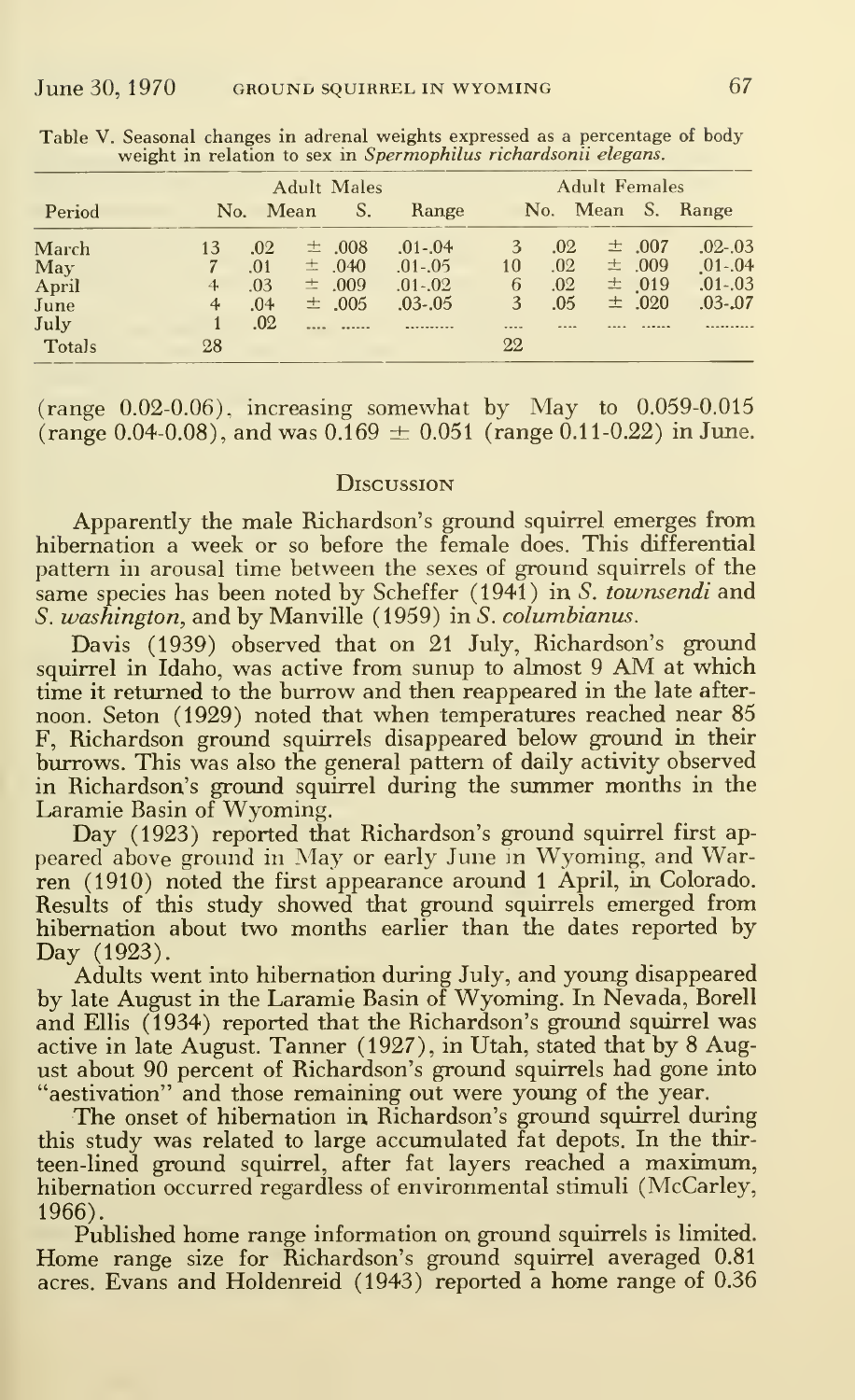acres for males and 0.59 acres for females of S. beecheyi. S mohavensis, a desert ground squirrel, was reported to have <sup>a</sup> home range in excess of 3 acres by Burt (1930). Hawbecker (1958) found a home range of about 11 acres for *S. nelsoni*. Home range of *S. leucurus* has been given as 11.7 to 19.5 acres by Jorgensen and Hayward (1965) and  $14.9$  to  $20.6$  acres by Bradley (1967). McCarley (1966) found a home range size of 11.7  $\pm$  2.1 acres for males and 3.5  $\pm$  0.5 acres for females of S. tridecemlineatus.

The sex ratio of males to females found in Richardson ground squirrels during this study was 1.0:1.1. Several other studies on ground squirrels have shown some deviation from 1.0:1.0 sex ratios. McCarley (1966) reported a 1.0:2.8 and believed these to be some where near the actual sex ratio in S. tridecemlineatus. A 0.7:1.0 ratio was found by Mayer (1953) in S. barrowensis.

Both adult males and adult females steadily gained weight from a low body weight at the time of spring emergence (March) until their entrance into hibernation (July), except that males in April, showed a slight drop in body weight. Neal (1965) found that male S. tereticaudus, a hibernator, maintained its body weight during the first three months (January, February, and March) after appear ance above-ground, then for the next two months. April and May. the weight increased and then dropped for the month of June, in creased again in July and August and finally, in September prior to hibernation dropped again. Female. S. tereticaudus lost weight after emerging from hibernation during the first two months, then their weight increased steadily until September except for a drop from May to June attributed to the stress of nursing and caring for young.

Richardson's ground squirrel exhibit seasonal trends of fat deposition. This general pattern is evident in many hibernating squirrels (5. beecheyi., Tomich, 1962; S. tereticaudus, Neal, 1965; Marmota monax, Snyder, Davis, and Christian, 1961; and Cynomys leucurus, Clark, 1969; unpublished).

The process of fat deposition in the Richardson's ground squirrel seems similar to that described by Hamilton (1934) and Snyder, Davis, and Christian (1961 ) for the eastern woodchuck.

Several investigators have studied splenic and adrenal hypertrophy, especially as possible indicators of various kinds of stress (Chitty, 1960; Christian, 1963). In Richardson's ground squirrel no clear-cut distinction can be made between the sexes as far as splenic hypertrophy is concerned. Data seem to show that splenic weights are highly variable. No splenic hypertrophy was noted during the breeding season, during pregnancy, or lactation. Davis. Beer, and Cook  $(1961)$  noted that spleen size increased up to 50 percent in late pregnancy in Peromyscus. A similar phenomena was not encountered in Richardson's ground squirrel. If adrenal size reflects stress in a direct manner then males should undergo some stress during the breeding season, while females are subjected to about the same amount of environmental pressure before, during and after the breed-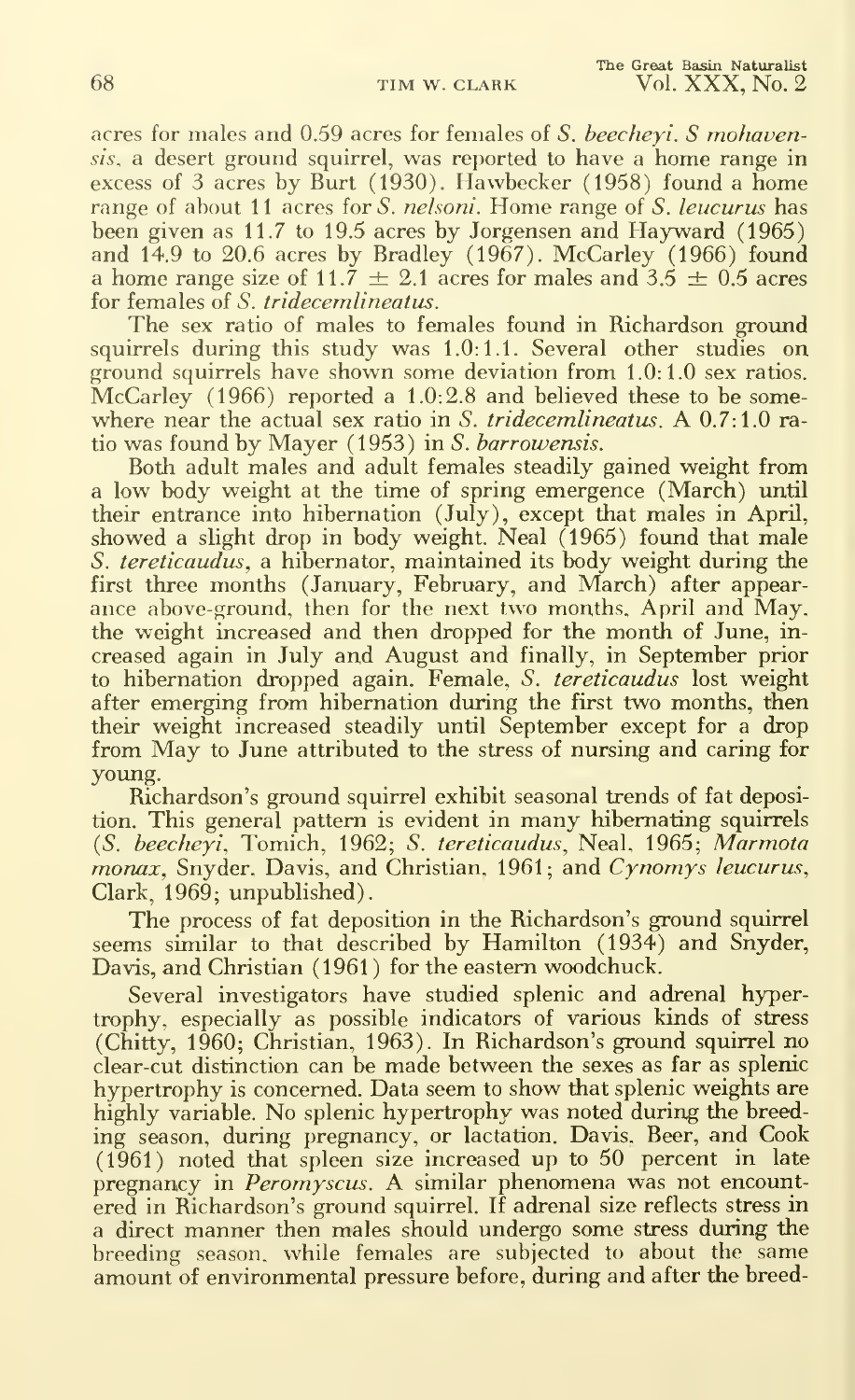ing season. In the thirteen-lined ground squirrel, there is a signifi cant increase in adrenal weight during the breeding season (Zalensky, 1934). Anthony (1953) could find no seasonal trend in his analysis of adrenal weights in the male black-tailed prairie dog  $(Cyno$ mys ludovicianus.).

The increase in adrenal weights in adult females in June may be an indication of the effect felt as a result of the young prior to their initial emergence from the nest where crowding might exist. In males possibly this crowding was not felt until young were aboveground and fully active during late June and early July. Behavioral responses to crowding might result in dispersal in young. In contrast with the round-tailed ground squirrel, Lyman etal. (1955) and Neal (1965), the Richardson's ground squirrel increased its adrenal weight immediately prior to hibernation.

#### **ACKNOWLEDGMENTS**

<sup>I</sup> would like to acknowledge Dr. C. A. Long, Mr. M. H. Maxell, and the late Dr. R. R. Lechleitner for reviewing the manuscript.

#### LITERATURE CITED

- Alyea, J. D. 1967. Climatological Summary 1931-1960: Laramie, Wyoming. U.S.D.C. Weather Bureau. No. 20-48.
- ANTHONY, A. 1953. Seasonal reproductive cycle in the normal and experi-<br>mentally treated prairie dog, *Cynomys ludovicianus*. J. Morphol. 93: 331-
- 304.<br>BAKKO, E. B. AND L. N. BROWN. 1967. Breeding biology of the white-tailed<br>prairie dog, *Cynomys leucurus*, in Wyoming. J. Mammal. 48: 100-112.<br>BORELL, A. E. AND R. ELLIS. 1934. Mammals of the Ruby Mountains region<br>of n
- 
- BRADLEY, W. G. 1967. Home range, activity patterns, and ecology of the antelope ground squirrel in southern Nevada. Southwestern Nat. 12: 231-252.<br>BURNETT, W. L. 1916. The Wyoming ground squirrel in Colorado with suggestio
- BURNETT, W. L. 1920. A contribution to the life history of Wyoming ground
- squirrel *(Citellus elegans*) in Colorado. Colo. State Entomol., Circ. 1: 1-64.<br>Burr, W. H. 1930. Notes on the habits of the Mohave ground squirrel. J.<br>Mammal. 17: 224. .<br>CARY, M. 1917. Life--zones investigations in Wyomin
- 42.
- CHITTY, D. 1960. Population processes in the vole and their relevance to gen-
- eral theory. Can. J. Zool. 38: 99-113.<br>CHRISTIAN, J. J. 1963. Endocrine adaptive mechanism and the physiologic regulation of population growth. In Physiological Mammalogy, Acad. Press<br>Inc., 189-353.<br>CLARK, T. W. 1969. A s
- 
- publ. Manuscript. 125 p.<br>Day, A. M. 1923. Common rodent pest of Wyoming. Wyo. Farm Bull. 11:<br>9-11.
- Davis, W. B. 1939. The recent mammals of Idaho. The Caxton Printers,<br>Calkwell, Idaho. 400 p.<br>Davis, W. H., J. R. Beer, and E. F. Cook. 1961. Effects of pregnancy on the
- spleen in mice. J. Mammal. 42: 53-56.
- Denniston. R. H. 1957. Notes on breeding and size of young in the Richard- son ground squirrel. J. Mammal. 38: 414-416.